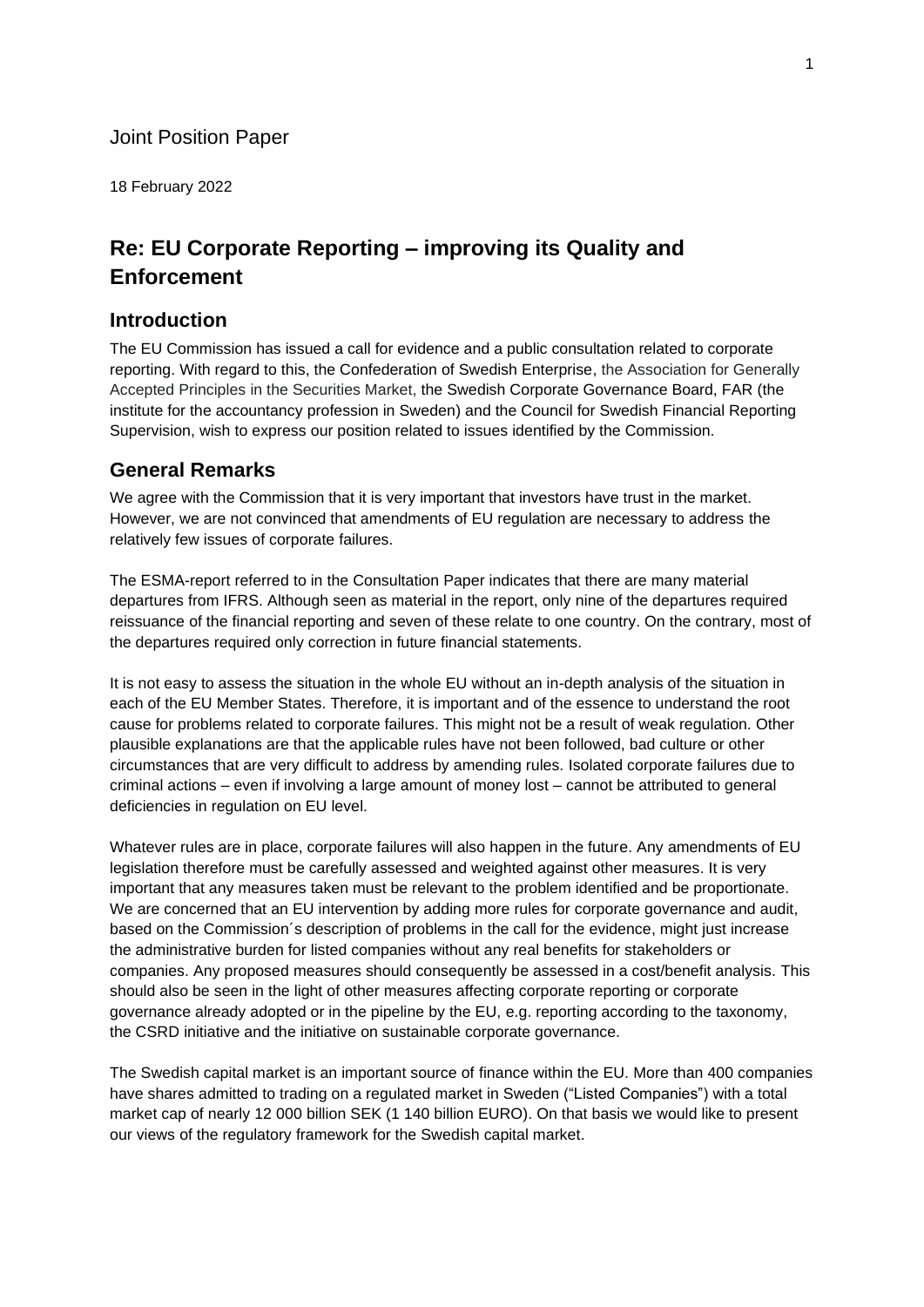We believe that the quality and reliability of corporate reporting by Listed Companies in Sweden is high. There have been very few failures among Listed Companies in Sweden. We consider that this is a result of i.a. good corporate governance, high quality audits, transparent reporting and efficient supervision and enforcement. In our view, that implies that there is no factual need to amend EU regulation to make the Swedish capital market more efficient or more trusted by stakeholders.

### **Corporate Governance**

Corporate governance in Listed Companies in Sweden is based on legal statutes and on selfregulation, manifested by the Swedish Corporate Governance Code (the Code), issued by the Swedish Corporate Governance Board.<sup>1</sup> It is according to the regulated markets' Rulebooks mandatory for Listed Companies to apply the Code on a comply or explain basis.

We consider that the are no question marks or deficiencies regarding the role or responsibility of the board of directors related to corporate reporting in Sweden. The basic principle is that the board members are individually responsible and accountable for their decisions.

According to Swedish company law the board is responsible for the organization and management of the company as well as the financial reporting of the company. The board shall continuously assess the economic situation of the company. Further, the board shall ensure that the book-keeping, asset management and the business of the company is organized so that it can be controlled in a reassuring way. In Listed Companies those responsibilities are further enhanced by complimentary rules regarding financial reporting and internal control in legislation and in the Code.

In Sweden, with the exception of the CEO being a board member in less than half of the Listed Companies, most board members in Listed Companies are non-executive directors. Listed Companies in Sweden are by law required to have an audit committee. In Sweden, the audit committee is either the full board of directors (with the exception of the CEO, if the CEO is also a board member), or a committee within in the board. One board member/member of the audit committee must have accounting or audit competence. Members of the audit committee must not be employed by the company.

According to the company law the audit committee shall, without this affecting the responsibility and tasks of the board of directors in general:

- supervise the financial reporting of the company and make recommendations to ensure the reliability of the reports,
- supervise the effectiveness of internal control, internal audit and risk management related to financial reporting,
- be informed of the audit of the annual accounts/consolidated accounts and conclusions in the Swedish Inspectorate of Auditors´ quality control of auditors,
- inform the board of directors about result of the audit and in what way the audit contributed to the reliability of the financial reports,
- supervise the independence of the auditors, especially regarding non-audit services, and
- assist in proposal to the shareholders' meeting regarding election of auditors.

The Code adds further requirements and limitations for Listed Companies. In general, the majority of board members elected by the shareholders' meeting shall be independent from the company and its executive management. At least two of the board members who are independent of the company and its executive management shall also be independent from the major shareholders of the company. If the company choses to set up an audit committee within the board, the majority of the committee

<sup>1</sup> [https://www.bolagsstyrning.se/the-code/current-code\\_\\_3724](https://www.bolagsstyrning.se/the-code/current-code__3724)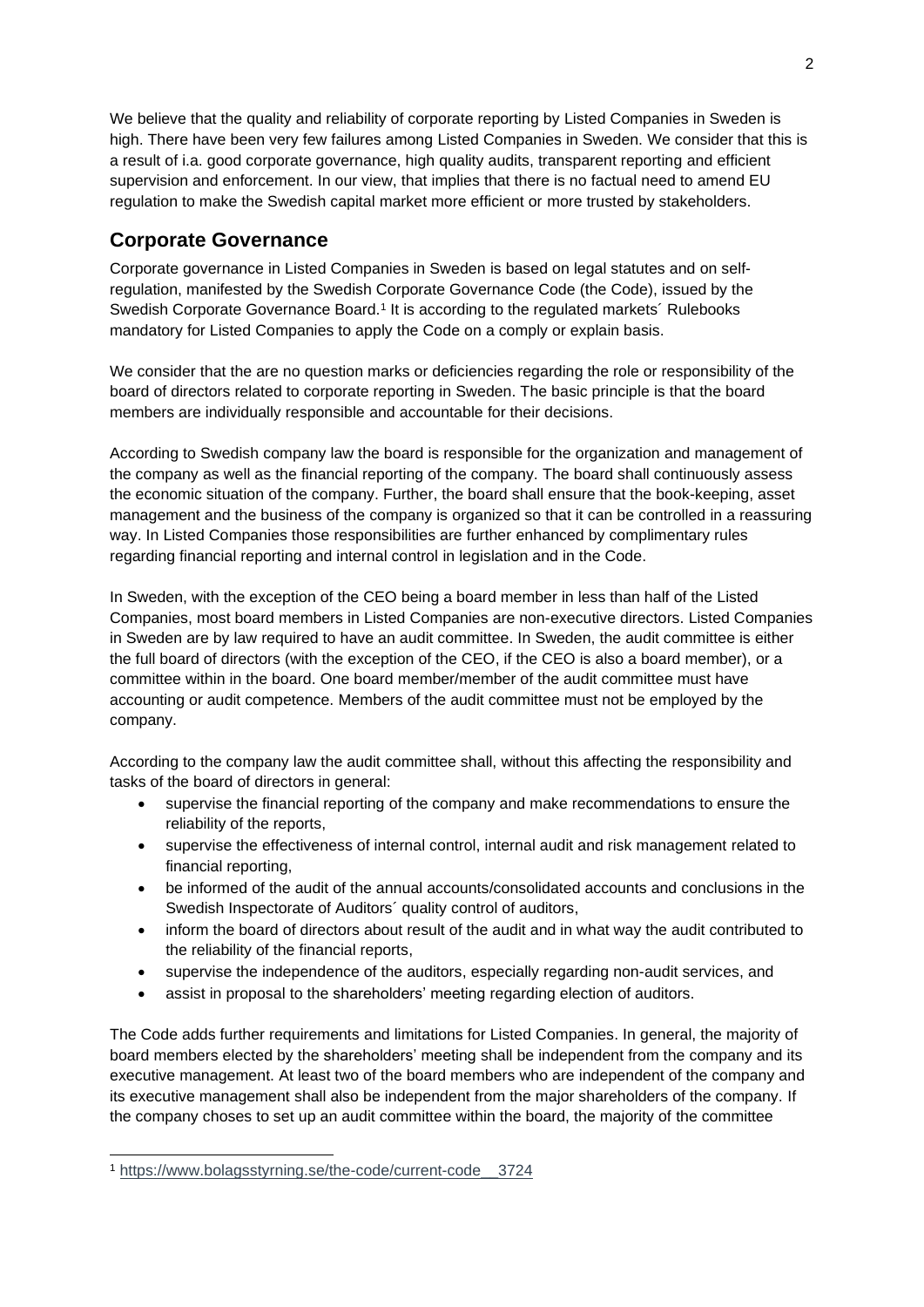members shall be independent from the company and its executive management. At least one of those members shall also be independent from the company's major shareholders.

To conclude, we consider that the current situation in Sweden is satisfactory from a regulatory point of view. We believe that the acceptance and respect by stakeholders to the corporate governance principles as expressed in the Code is especially important.

The analysis by the Commission does not take into consideration the different corporate governance systems in place in the EU. It is important to ensure that corporate governance initiatives respect the differences in the legal systems in the Member States. In Sweden, the existing legal framework is already strict and reinforced by the national corporate governance code. It is primarily up to the member states to ensure that rules and codes for corporate governance are fit for purpose. If any change in regulation of corporate governance at EU level is suggested, we consider that such change must be based on a thorough cost/benefit analysis.

The EU Framework is, in certain aspects, not fully compatible with the Swedish corporate governance system, where the boards responsibility and accountability for corporate reporting is and has been a key part. The special true and fair statement has for example added nothing to the already existing Swedish rules. In systems like the Swedish one, where boards are non-executive and independent of the company and its management, the audit committee does not solve any board independence problems but is a solution for some companies to deal with the increased work burden of the board in relation to financial reporting and internal controls. Neither does EU legislation cater for the Swedish system of having auditors elected by and responsible directly to the shareholders, where the auditors also scrutinize the work of the board. The tendency in EU legislation to regard the audit committee as a separate body outside the board is also contrary to Swedish rules, where the full board is responsible for all questions that the board is to deal with. This is also relevant when the regulation requires certain board members to have certain expertise, knowledge or experience - these are questions that would be directed to and fulfilled by the board as a whole and not individual members. We therefore do not support implementing EU rules e.g. making the audit committee a separate corporate organ/body from the board of directors. This would create a significant deviation from Swedish corporate governance principles without any benefits for stakeholders.

### **Audit**

According to Swedish law, the auditor is elected by the shareholders' meeting who also resolve on the auditor's remuneration, and the Code require that the shareholder-led nomination committee proposes auditors and auditor fees. The auditors shall audit the financial reports as well as the management of the company by the board of directors and the CEO. This means that the scope of statutory audit in Sweden is wider than in many other countries. The auditor shall express an audit opinion on the financial reports and on the management report. The auditor shall also express an opinion on if the board of directors and the CEO shall be given a leave of responsibility and include a note of criticism in the audit report if a board member or a CEO has taken an action that might lead to a liability to the company or in some other way has deviated from the Companies Act, applicable law for financial reporting or the articles of association.

Audits in Sweden are performed applying International Standards on Auditing (ISA), issued by the International Auditing and Assurance Standards Board (IAASB), complemented by standards issued by the professional organization FAR related to Swedish auditing matters (e.g. management audit).

As for the question of markets failures and audit, we do not agree that there is a need for enhanced regulation. We are of the opinion that audits shall continue to be performed by applying ISA. Instead of amending EU rules, we believe that a better way is to support developments at the global level. Any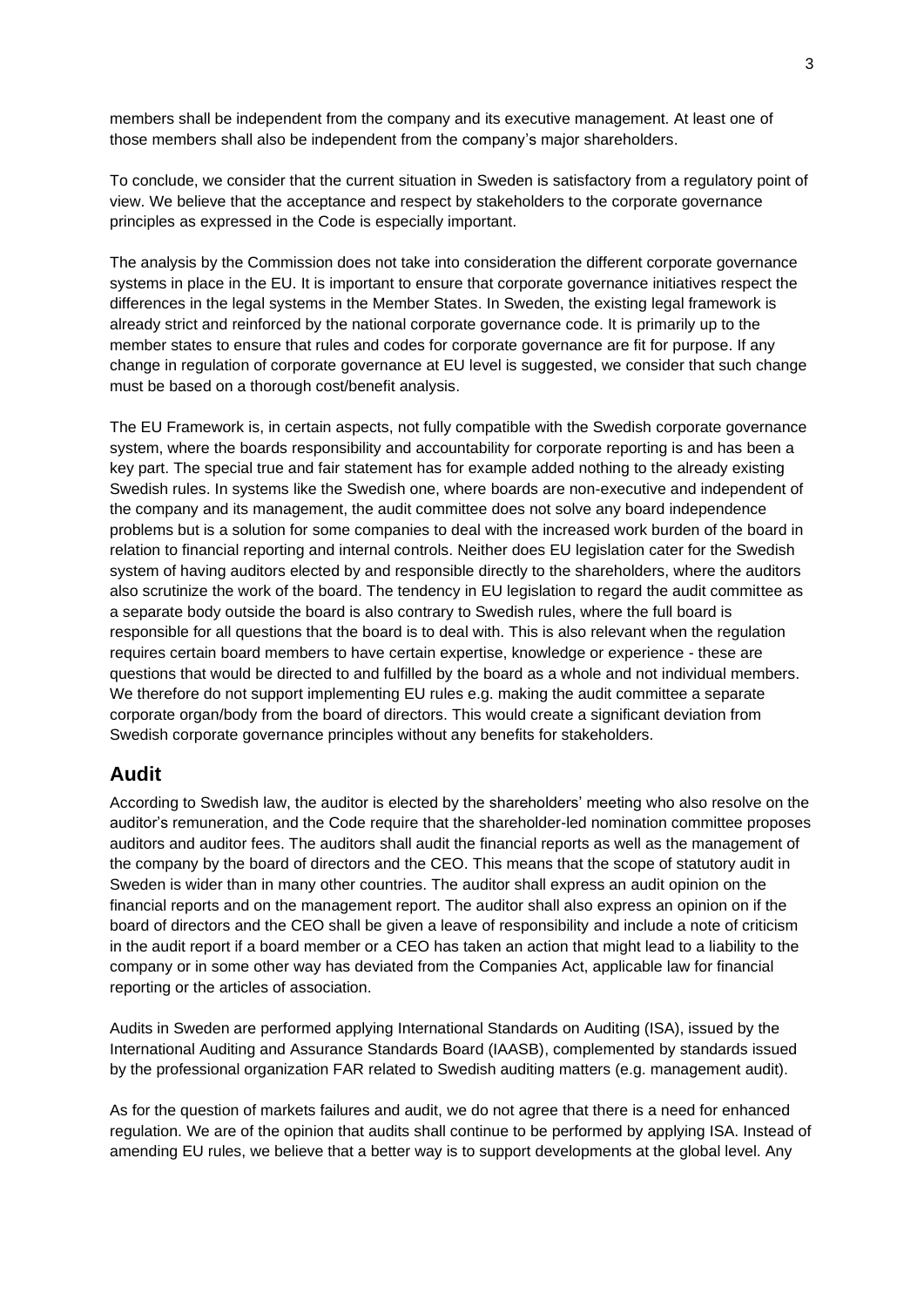forthcoming adjustments to existing standards and development of new standards, e.g. sustainability assurance standards, shall thus be done by the IAASB.

We note the EU in its call for evidence lists a number of issues, not only related to corporate failures but also brings about a review of the EU Commission audit package adopted in 2014. One learning point from 2014 is that it is important not mix up different issues. Our overall view is that the EU in 2014 tried to solve a number of issues, e.g. market concentration in the audit industry, audit quality, independence etc. without assessing the effects of policy objectives that are incompatible with each other.

According to our view stricter rules on audit firm rotation (including cooling off rules) combined with tightened rules on provision of non-audit services (NAS) might have led to an even higher degree of market concentration for audit services for Public Interest Entities (PIEs).

Non-audit services are not a homogenous group of services. Today, non-audit services include not only advisory services but also all other assurance services than statutory audit such as limited review of interim reports and assurance on sustainability reports. Such services are often closely linked to financial statements audit and third parties take comfort from auditor's involvement. Assurance services do not compromise auditor's independence and thus should be excluded from cap calculations as per Article 4 of the Audit Regulation.

# **Audit Supervision**

Auditors in Sweden are required to perform an audit in accordance with ISA and good auditing practice (god revisionssed). The Swedish Inspectorate of Auditors (RI), which is a government agency, is responsible for the oversight over auditors and audit firms. The professional organization for auditors in Sweden, FAR, is responsible for issuing guidance in the form of recommendations and pronouncements for good auditing practice. RI has the mandate to interpret and evaluate the recommendations and pronouncements issued by FAR and thus determine good auditing practice. RI exercises this authority mainly by issuing decisions in individual disciplinary cases. Ultimate responsibility for determining good auditing practice lies with the courts of law.

To conclude, we consider that the Swedish audit supervisory system is robust, transparent and fulfils its role in a very efficient way. We therefore do not see a need to amend EU rules to improve the quality of audit supervision in Sweden. We do not support the creation of a European audit supervisory agency with a direct oversight or supervisory mandate over (some) auditors or audit firms. However, we can see the benefits of an enhanced coordination of supervision within the Member **States** 

# **Corporate Reporting Supervision**

Since 2019, the Council for Swedish Financial Reporting Supervision (the Council) reviews the annual and semi-annual reports of companies that have Sweden as a home Member State and financial instruments listed on a regulated market, primarily companies with securities listed on Nasdaq Stockholm and Nordic Growth Market (NGM Equity and Nordic Derivatives Exchange XNDX).

The review is carried out by delegation from the Swedish Financial Supervisory Authority (Finansinspektionen, FI), which has ultimate responsibility for the supervision and is authorized to enforce sanctions in the event of violation. The Council is an independent non-governmental body and part of the Swedish Association for Generally Accepted Principles in the Securities Market and as such part of the self-regulation of the Swedish financial market.

This organization of review replaced the previous regime, where each of the stock exchanges were responsible for the oversight of the financial reports of Swedish companies listed there. By setting up